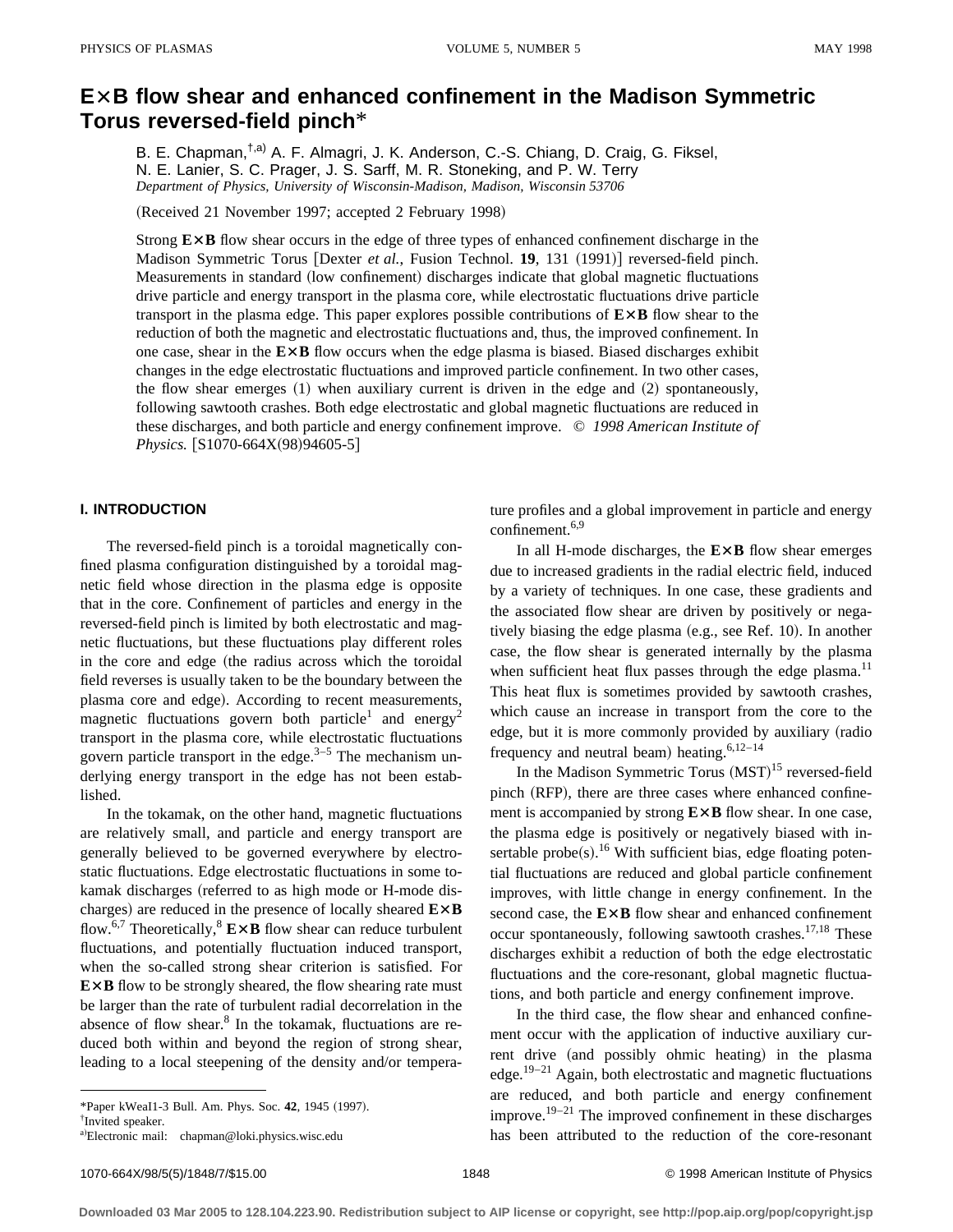magnetic fluctuations brought about by the auxiliary edge current. These fluctuations (tearing modes) are driven by a gradient in the  $\mu = \mu_o \mathbf{J} \cdot \mathbf{B}/B^2$  profile, where **J** is the current density, and the purpose of the edge current drive is to reduce this gradient. In this paper, we will discuss the possibility that  $E \times B$  flow shear can also contribute to the fluctuation reduction in these discharges.18

Present analytical theory<sup>8</sup> regarding the reduction of fluctuations by  $E \times B$  flow shear deals only with shortwavelength electrostatic fluctuations lying entirely within the region of strong shear. This theory can explain some observations of fluctuation reduction in the MST. However, the reduction in the MST includes both long-wavelength electrostatic and global magnetic fluctuations, whose correlation lengths are substantially larger than the width of the shear region. The reduction of long-wavelength electrostatic fluctuations by local flow shear is certainly conceivable, as long as the fluctuations (eddies) overlap the shear region at some location. Further, we will introduce the idea that the flow shear can also affect global magnetic fluctuations (tearing modes), in the case (applicable to the MST) where the flow shear is located well outside the mode's resistive layer or associated islands.<sup>22</sup>

# **II. EXPERIMENTAL APPARATUS AND TECHNIQUE**

These experiments were conducted in the MST RFP. The ohmically heated MST plasma has a major radius of 150 cm and a minor radius of 51 cm, determined by graphite limiters covering 10% of the plasma-facing wall. Conditioning of the plasma-facing wall, necessary to a varying degree in all the discharges described here, is accomplished with helium pulsed-discharge cleaning and boronization.<sup>23</sup>

Biasing of the plasma edge is accomplished with one or more insertable probes. One type of probe, used thus far for negative bias (electron injection), consists of a miniature plasma source.<sup>24</sup> Another type of probe, used for both positive and negative biasing, consists essentially of a biased piece of molybdenum. Typically, from 4 to 8 of the plasma sources are inserted about 4 cm from the plasma boundary to provide the bias (typically  $\sim \pm 300 \text{ V}$ ) necessary for enhanced particle confinement. Similar results can be achieved with only one of the molybdenum probes, but the probe must be inserted 10–15 cm from the plasma boundary. Unlike the other two types of enhanced confinement discharge, biased discharges are not subject to strict density limits or the need for careful wall conditioning. However, these discharges are limited to relatively low toroidal plasma current  $(-200-300 \text{ kA})$  to prevent destruction of the probes.

The discharges with spontaneous confinement improvement, to which we refer henceforth as enhanced confinement (EC) discharges, are achieved subject only to certain operational requirements. The most important are sufficiently low density and sufficiently strong toroidal field reversal, the latter represented by the reversal parameter  $F \equiv B_{\phi}(a)/\langle B_{\phi} \rangle$ , where  $B_{\phi}(a)$  is the toroidal field at the edge, and  $\langle B_{\phi} \rangle$  is the cross-section average. The reversal and density requirements relax with increasing plasma current,  $I_{\phi}$ . For example, at  $I_{\phi}$  ~ 200 kA, the minimum (least negative)  $F \sim -0.5$ , and the

maximum line-averaged density  $\langle n_e \rangle \sim 6 \times 10^{12}$  cm<sup>-3</sup>. At 500 kA, the minimum  $F \sim -0.2$ , and the maximum  $\langle n_e \rangle$  $\sim$ 1.2 $\times$ 10<sup>13</sup> cm<sup>-3</sup>. Of the three types of enhanced confinement discharge described in this paper, EC discharges are the most sensitive to the condition of the plasma-facing wall. With poor (contaminated) wall conditions, these discharges are degraded or even prevented altogether. Fueling technique also plays a role in EC discharges, as wall fueling is preferred over gas puff fueling. Wall fueling is achieved by preloading the wall with fuel (hydrogen or deuterium) and turning off the puffing system after initiation of each discharge.

The discharges utilizing auxiliary edge current drive, to which we refer henceforth as pulsed poloidal current drive (or PPCD) discharges, share many of the features of EC discharges (some of which will be shown below). PPCD entails a series of inductively driven edge current pulses whose primary purpose is to tailor the parallel current profile to reduce the global magnetic fluctuations (see Refs.  $19-21$  for details). These current pulses are brought about by changing the edge toroidal magnetic field, which becomes strongly reversed with PPCD. The best PPCD energy confinement is achieved at relatively low density (e.g.,  $\langle n_e \rangle \sim 7 \times 10^{12}$  $\text{cm}^{-3}$  at  $I_{\phi}$  ~ 200 kA). The increased reversal of the toroidal magnetic field results in a typical *F* of  $\sim$  -1.0, but it is not known if this deeper reversal is important to the formation of the strongly sheared flow, as is the case in EC discharges (shown below). PPCD discharges require conditioning of the plasma-facing wall, but they are less sensitive to adverse wall conditions than EC discharges. PPCD discharges also appear to have a dependence on fueling technique similar to that of EC discharges.

Much of the data presented below, including profiles of the plasma potential, floating potential, and ion saturation current, were gathered using Langmuir probes inserted into the edge of MST plasmas. The plasma potential is measured using the swept probe technique, where a sinusoidal bias voltage is applied to the probe tip. Profiles of these electrostatic quantities are mapped out one radial location at a time. In each discharge, data corresponding to periods of improved or standard confinement is time averaged, and time averages from a number of similar discharges are ensemble averaged to arrive at each profile data point. Similarly, fluctuation power spectra result from an ensemble average of spectra measured in a number of similar discharges. All data shown were measured well away from (perturbative) sawtooth crashes.

# **III. ENHANCED CONFINEMENT AND FLUCTUATION REDUCTION**

All three types of enhanced confinement discharge in the MST exhibit improved particle confinement, while only EC and PPCD discharges exhibit improved energy confinement.<sup>16–21</sup> This is summarized in Table I, which includes standard discharges for comparison. The improved global particle confinement in all three enhanced confinement cases is evidenced by a decreased particle source rate (indicated by neutral hydrogen or deuterium radiation) and a

**Downloaded 03 Mar 2005 to 128.104.223.90. Redistribution subject to AIP license or copyright, see http://pop.aip.org/pop/copyright.jsp**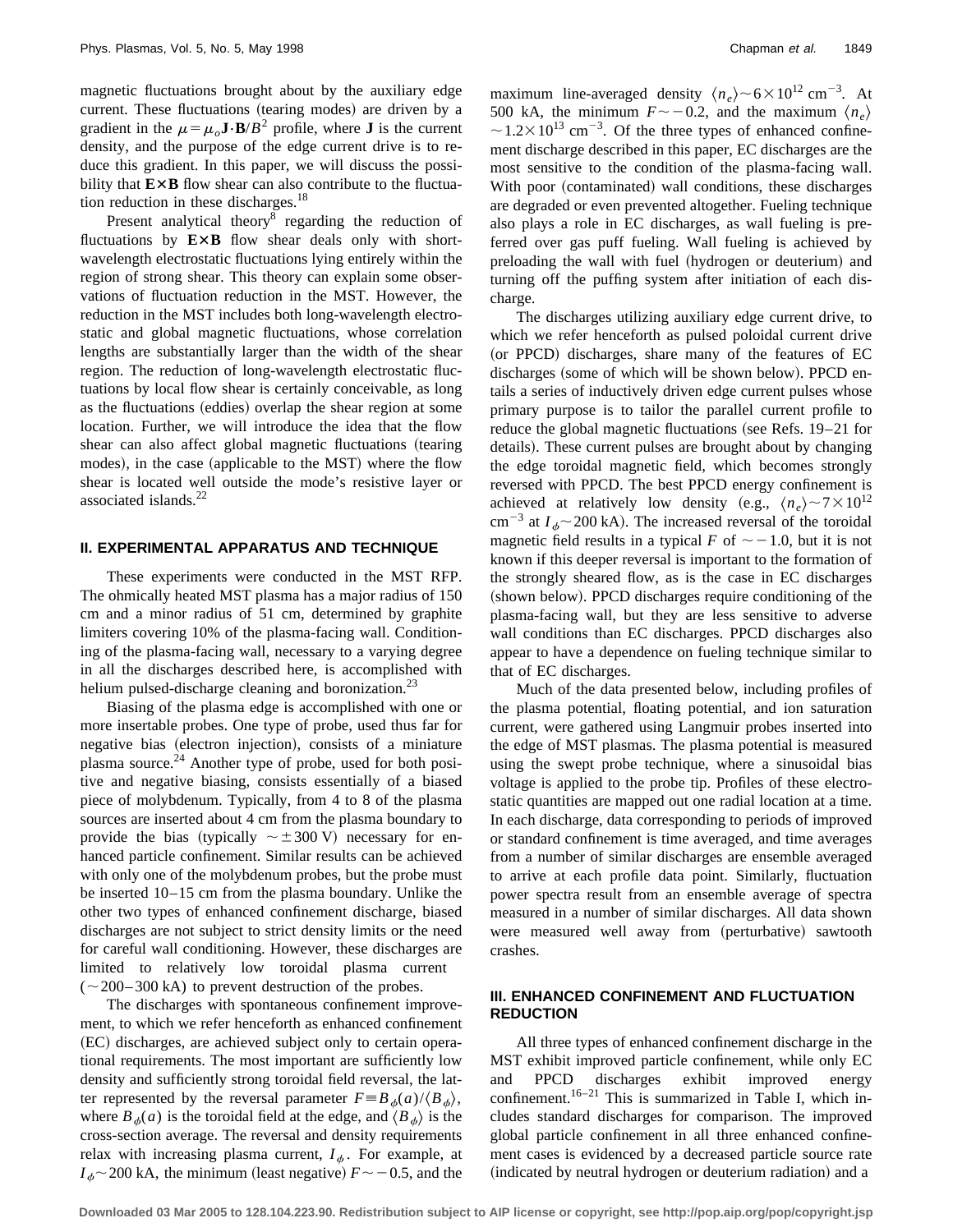TABLE I. Energy confinement times and fluctuation behavior for different discharges. Particle confinement improves in all nonstandard cases.

| Discharge<br>type                              | Energy<br>confinement<br>time                    | Global<br>magnetic<br>fluctuations | Edge<br>electrostatic<br>fluctuations |
|------------------------------------------------|--------------------------------------------------|------------------------------------|---------------------------------------|
| Standard<br><b>Biased</b><br>EС<br><b>PPCD</b> | 1 ms<br>1 ms<br>$3 \text{ ms}$<br>$5 \text{ ms}$ | unaffected<br>reduced<br>reduced   | reduced<br>reduced<br>reduced         |

line-averaged density that is constant or increasing. The increase in energy confinement time in the EC and PPCD cases occurs with both an increase in the plasma stored energy and a decrease in the ohmic input power.

#### **A. Biased discharges**

With the application of bias in the plasma edge, there is a decrease in floating potential fluctuations, which are comprised of fluctuations in the plasma potential and electron temperature. The reduction of floating potential fluctuations, along with the bias-induced change in the plasma potential profile, are illustrated in Fig. 1. These data were gathered in discharges with  $I_{\phi}$ =220 kA and  $\langle n_e \rangle$  ~ 1 × 10<sup>13</sup> cm<sup>-3</sup>. When bias (negative, in this case) is applied to the plasma edge, the plasma potential  $(V_p)$  profile steepens substantially, leading to an increased gradient in the radial electric field (*Er*  $= -\nabla V_p$ ) profile and increased shear in the **E**×**B** flow. This increased shear is reflected by the toroidal flow of impurity ions at different minor radii.16 At the same time, floating potential fluctuations are reduced over the entire edge, and this reduction is broadband (not shown), spanning the frequency range of the measurement ( $\sim$ 1-250 kHz). Thus the reduction includes fluctuations of both large and small spatial scale.



FIG. 1. Profiles of the (a) plasma potential and (b) total fluctuation power (integration over a power spectrum) in the floating potential with  $(①)$  and without  $(\times)$  edge biasing. The biasing probes (plasma sources, in this case) are centered at  $\sim$  46 cm. The plasma boundary is at 51 cm.



FIG. 2. Electron density profiles with and without edge biasing, measured with an 11-chord interferometer.

In addition to a global improvement in particle confinement with biasing, there is also some evidence for a local improvement in the edge. Shown in Fig. 2 are two electron density profiles in discharges with and without bias. In addition to the difference in total particle number, the profile with bias is substantially steeper in the edge, indicative of locally reduced particle transport.

## **B. EC discharges**

In EC discharges, the improved confinement and increase in edge **E**3**B** flow shear occur spontaneously. The plasma potential profiles from standard and EC discharges are shown in Fig. 3. Operationally, these two cases differ only in the reversal of the toroidal magnetic field.  $F(EC)$  $\sim$  -0.5, while *F*(standard) $\sim$  -0.2. The data in Fig. 3, and in the remaining figures in this paper, were recorded at  $I_{\phi}$ = 200 kA and  $\langle n_e \rangle \sim 5 \times 10^{12}$  cm<sup>-3</sup>. The profiles in Fig. 3 illustrate that the change in plasma potential leading to the increase in  $E \times B$  flow shear occurs locally. The plasma potential changes little from 45 cm out to the plasma boundary.

The reduction of electrostatic and magnetic fluctuations in EC discharges is illustrated in Fig. 4. The floating potential measured 2 cm from the plasma boundary is shown in Fig.  $4(a)$ , and in Fig.  $4(b)$  is shown the rms fluctuation in the magnetic field,  $b_{\rm rms}$ , measured with an array of magnetic pickup coils at the plasma boundary. Before and after the period of enhanced confinement, fluctuation levels are sub-



FIG. 3. Profiles of the plasma potential in EC  $(\bullet)$  and standard  $(\times)$  discharges. Error bars for the standard profile (not plotted) are similar to those for the EC profile.

**Downloaded 03 Mar 2005 to 128.104.223.90. Redistribution subject to AIP license or copyright, see http://pop.aip.org/pop/copyright.jsp**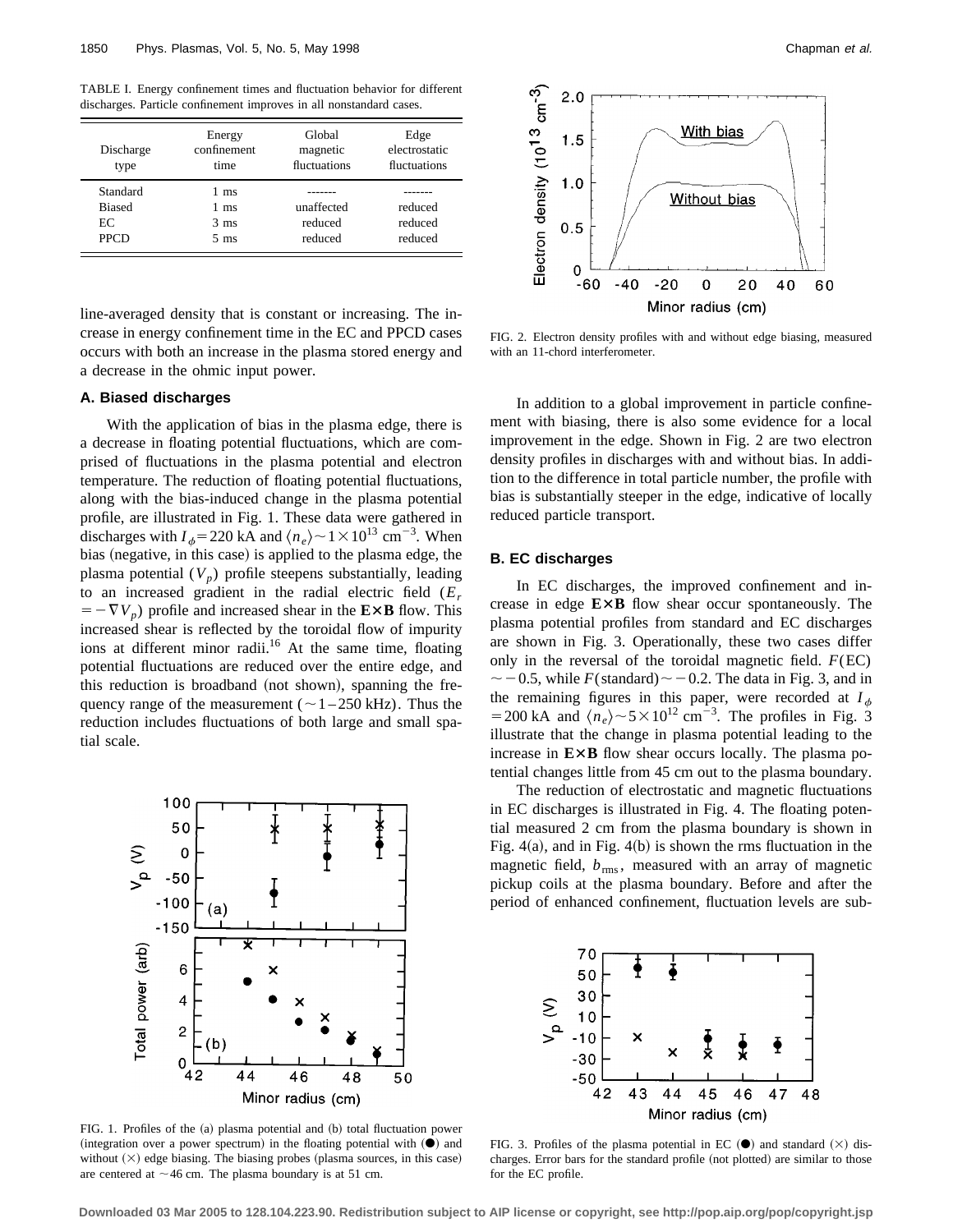

FIG. 4. (a) Floating potential 2 cm from the plasma boundary,  $(b)$  rms fluctuation in the magnetic field normalized to the total field at the edge, and (c) surface poloidal voltage during an EC discharge.

stantial, and confinement is degraded. The fluctuation power also increases periodically throughout the EC period. These bursts<sup>17,18</sup> are manifestations of the RFP dynamo, and they will be described more below.

The dominant contributors to  $b_{\text{rms}}$  are  $m=1$  tearing modes, resonant at various locations in the plasma core. Modes with  $m=0$ , all resonant at the toroidal field reversal radius (where  $q = m/n = 0$ ), also contribute during each dynamo burst. Between bursts,  $b_{\text{rms}}$  drops to  $\sim$ 1%, which is close to the record low  $b_{\text{rms}}$  ~ 0.8% achieved during PPCD discharges.<sup>20</sup> The  $m=1$  modes are driven primarily by gradients in the  $\mu = \mu_0 \mathbf{J} \cdot \mathbf{B}/B^2$  profile, and the goal of the PPCD technique is to favorably flatten  $\mu(r)$ . Thus the reduction of these magnetic fluctuations with PPCD is anticipated. However, their reduction in EC discharges, which utilizes no active current profile control, requires passive profile modification or other explanations.

Shown in Fig.  $4(c)$  is the surface poloidal voltage, which increases in a positive sense with an increase in the toroidal magnetic flux in the plasma volume. The periodic bursts observed during the EC period in the floating potential and  $b_{\text{rms}}$ also appear in the surface poloidal voltage. Thus they correspond to an increase in toroidal flux, brought about by poloidal current internally generated by the plasma. Such current generation characterizes the RFP dynamo. Another common form of RFP dynamo event is the sawtooth crash, $25-27$  which arises from the rapid destabilization of the core-resonant  $m=1$  modes. In contrast to sawtooth crashes, the dynamo events occurring during EC discharges originate with the  $m=0$  modes, resonant in the edge.<sup>17,18,27</sup> The momentary increase in  $b_{\text{rms}}$  caused by these events is dominantly  $m=0$ . Note that these events occur during PPCD discharges as well (as will be shown below).<sup>28</sup>

To further illustrate the reduction of electrostatic fluctuations in EC discharges, we plot standard and EC electrostatic fluctuation power spectra in Fig. 5. As is the case in biased discharges, the fluctuation reduction in EC discharges is broadband ( $\sim$  1 – 250 kHz), including both long- and shortwavelength fluctuations. In the lowermost spectrum in Fig. 5, one observes a local maximum in the fluctuation power at  $\sim$  20 kHz, which is the dominant (rotation) frequency of the



FIG. 5. Fluctuation power spectra calculated from the floating potential 2 cm from the plasma boundary. Two EC spectra are shown, one including and the other excluding the dynamo bursts illustrated in Fig. 4. The lowermost spectrum is noisier than the other two as it is comprised of a smaller ensemble of spectra (four, compared to  $\sim$  25 in the other two).

global  $m=1$  tearing modes. The coherence between edge electrostatic (floating potential and ion saturation current) fluctuations and magnetic fluctuations also peaks around 20  $kHz<sup>29</sup>$  Such a correlation is also observed in the edge of the Extrap T1 RFP. $30$  This may imply that the global magnetic fluctuations drive a low level of electrostatic fluctuations in the edge.

The reduction of electrostatic fluctuations in EC discharges occurs over the entire edge. This is illustrated in Fig.  $6(a)$ , in which we plot profiles of the total fluctuation power. Also plotted is the EC plasma potential profile. In addition to the roughly factor of 10 reduction in fluctuation power at all locations, there is an extra reduction in the region of strong **E** $\times$ **B** flow shear.

As is the case in biased discharges, there is some evidence for an edge reduction of transport in EC discharges, perhaps caused by the  $E \times B$  flow shear. This is illustrated in



FIG. 6. (a) EC plasma potential profile and EC  $(\bullet)$  and standard  $(\times)$  profiles of total (integrated) fluctuation power in the floating potential and  $(b)$ ion saturation current in both cases. Error bars in (b) are smaller than the plot symbols.

**Downloaded 03 Mar 2005 to 128.104.223.90. Redistribution subject to AIP license or copyright, see http://pop.aip.org/pop/copyright.jsp**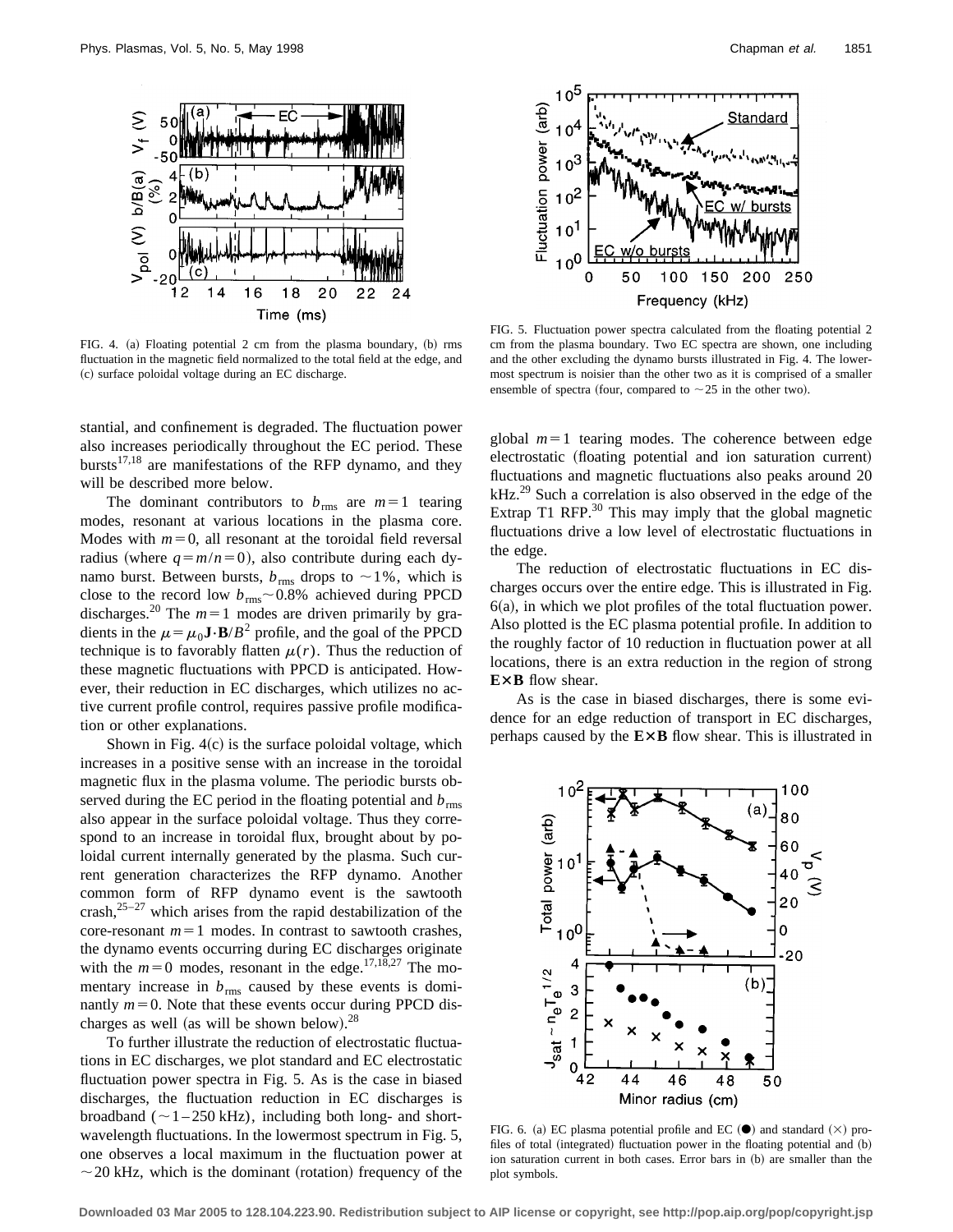

FIG. 7. (a) Plasma potential profile in PPCD discharges, (b) rms fluctuation in the magnetic field normalized to the total field at the edge, (c) floating potential at the plasma boundary, and (d) parallel electric field (calculated from the surface poloidal voltage) at the plasma boundary.

Fig.  $6(b)$ , which contains the EC and standard profiles of the ion saturation current,  $J_{\text{sat}} \sim n_e T_e^{1/2}$ , where  $T_e$  is the electron temperature.  $J_{\text{sat}}$  and  $\nabla J_{\text{sat}}$  are larger over most of the plasma edge in the EC case, implying that  $\nabla n_e$  and/or  $\nabla T_e$  are larger. The EC profile is steepest in two locations that overlap the flow shear region, but this profile is flat in the center of the shear region. The increase of  $\nabla n_e$  and/or  $\nabla T_e$  in the region of strong shear is consistent with this region acting as a barrier to particle and/or energy transport [the local flattening, where  $E_r = -\nabla V_p$  peaks, may result from a minimum in the flow shear.

### **C. PPCD discharges**

Since the core-resonant  $m=1$  magnetic fluctuations are driven by a gradient in the parallel current density profile, current profile control has been proposed to reduce these fluctuations. In particular, edge parallel (poloidal) current drive is required in the RFP. PPCD is an inductive, poloidal current drive produced by changing the toroidal magnetic flux, and the reduction of the  $m=1$  magnetic fluctuations during PPCD is expected.

Like biased and EC discharges, discharges with PPCD also exhibit increased  $E \times B$  flow shear in the edge. This is illustrated in Fig.  $7(a)$ , which contains the plasma potential profile measured during PPCD discharges. This profile can be compared with the standard profile shown in Fig. 3. The local maximum in the plasma potential at  $44 \text{ cm}$  (Fig. 7) results in a region of large flow shear broader than that in EC discharges. The reason for this additional structure with PPCD has not been established.



FIG. 8. (a) PPCD plasma potential profile  $(\triangle)$  and PPCD  $(\bigcirc)$  and standard  $(\times)$  profiles of total (integrated) fluctuation power in the floating potential and (b) ion saturation current in both cases.

Shown in Figs.  $7(b) - 7(d)$  is a discharge with PPCD applied. Figure  $7(d)$  depicts the parallel (poloidal) electric field calculated from the surface poloidal voltage. During the PPCD phase of the discharge, one notes four triangular waveforms in the electric field. This illustrates that PPCD in this case is comprised of four individual inductive current pulses. In Figs.  $7(b)$  and  $7(c)$  are plotted the rms fluctuation in the magnetic field and the floating potential at the plasma boundary. In this particular discharge, both magnetic and electrostatic fluctuations decrease in the middle of the PPCD phase. This magnetic fluctuation amplitude is the record-low MST value of  $0.8\%$ .<sup>20</sup>

Also occurring during the PPCD phase are two of the small dynamo bursts, first introduced in Fig. 4. They occur at about 16 ms, just before the fluctuation amplitudes drop. These closely spaced events are most easily observed in the floating potential and parallel electric field, but they also appear in the magnetic fluctuations.

Like biased and EC discharges, the reduction of electrostatic fluctuations during PPCD occurs over the entire plasma edge, and it is broadband (not shown), including fluctuations at low and high frequency. The edge-wide reduction is illustrated in Fig. 8 $(a)$ , which contains the total electrostatic fluctuation power profiles for PPCD and standard discharges. Also included in this figure is the PPCD plasma potential profile. Where the flow shear is largest, around 43 cm, one observes a local tapering in the fluctuation power, somewhat reminiscent of the fluctuation power profile in the EC case.

There are also indications of a reduction of edge transport during PPCD. The evidence again lies in the ion saturation current profile, presented in Fig.  $8(b)$ . The standard profile in this figure is the same as in Fig.  $6(b)$ . Compared to the standard case,  $J_{\text{sat}}$  and  $\nabla J_{\text{sat}}$  are larger from about 46 cm inward with PPCD, implying that  $\nabla n_e$  and/or  $\nabla T_e$  are larger. The PPCD profile of  $J_{sat}$  is relatively featureless, but one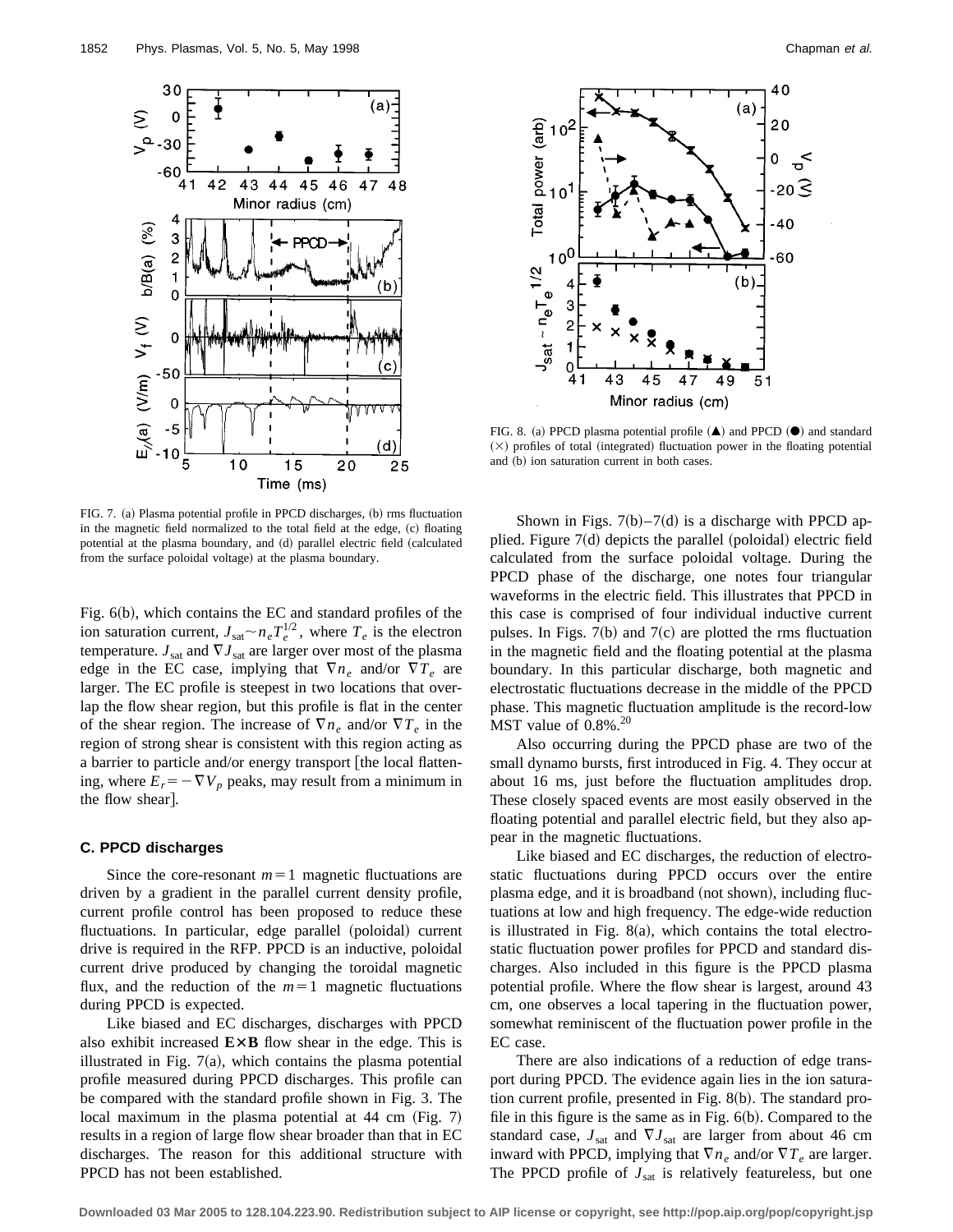notes that the profile does steepen with decreasing radius, particularly around 43 cm, where the  $E \times B$  flow shear is strongest and the total electrostatic fluctuation power is decreasing. Thus the flow shear may be playing a role in the reduction of edge particle and/or energy transport during PPCD.

#### **IV. MECHANISMS FOR FLUCTUATION REDUCTION**

#### **A. Electrostatic fluctuations**

In biased, EC, and PPCD discharges, electrostatic fluctuations of both large and small spatial scale are reduced within and beyond the region of strong  $E \times B$  flow shear in the plasma edge. The increased flow shear can play some role in these reductions. Short wavelength fluctuations lying entirely within the region of strong flow shear can be reduced if the strong shear criterion is satisfied.<sup>8</sup> The flow shear is considered strong if the  $E \times B$  flow shearing rate is larger than the rate of turbulent radial scattering of fluctuations due to the ambient turbulence (in the absence of  $E \times B$ flow shear).<sup>8</sup> For example, in EC discharges, the shearing rate (for the circular RFP)  $\omega_s \approx (1/B) \partial E_r / \partial r \sim 7 \times 10^6$ /s. The turbulence scattering rate is  $\sim$ 3 $\times$ 10<sup>5</sup>/s, estimated from the width of the standard-discharge fluctuation power spectrum measured at the radius where the flow shear develops in EC discharges. Thus EC discharges are in the strong shear regime, and fluctuation amplitudes within the shear region are predicted to decrease. This criterion is also satisfied for biased and PPCD discharges.

In addition to the reduction of short wavelength fluctuations, there is also a reduction of long wavelength fluctuations, whose correlation lengths are substantially larger than the width of the flow shear region. To our knowledge, the interaction of such fluctuations with localized  $E \times B$  flow shear has not been studied analytically. However, as long as a fluctuation (turbulent eddy) overlaps the shear region at some location, one can imagine the shear interrupting ''communication'' between fluid elements (within the eddy) isolated from one another by the flow shear. This interruption effectively reduces the correlation length of the eddy, which in turn can lead to a reduction in the fluctuation amplitude.<sup>8</sup>

Unlike the previous two cases, the reduction of shortwavelength fluctuations not overlapping the shear region, e.g., those of short wavelength near the plasma boundary, must be explained in some other way (perhaps by a favorable change in some edge gradient).

One additional mechanism for electrostatic fluctuation reduction presents itself, but only for EC and PPCD discharges. In the lowermost power spectrum of Fig. 5, it was shown that the global magnetic fluctuations may drive a low level of electrostatic fluctuations in the edge. Thus the coincident reduction of the magnetic fluctuations in EC and PPCD discharges may contribute to the reduction of the electrostatic fluctuations.

## **B. Magnetic fluctuations**

The global, core-resonant  $m=1$  magnetic fluctuations are driven primarily by gradients in the (centrally peaked)  $\mu = \mu_0 \mathbf{J} \cdot \mathbf{B}/B^2$  profile. Thus the reduction of these fluctuations with PPCD is expected, as reduction of  $\nabla \mu$  is the purpose of PPCD. However, their reduction in (spontaneous) EC discharges requires either passive  $\mu$ -profile modification or other explanations. Three nonexclusive possibilities, which may also play a role in PPCD discharges, are based on  $(1)$  the reduction of edge resistivity,  $(2)$  the small dynamo bursts, and  $(3)$  direct interaction with the  $E \times B$  flow shear.

In the Extrap T1 RFP,<sup>31</sup> and in simulations,  $31,32$  the *m*  $=1$  fluctuation amplitudes are observed to increase (and decrease) with edge resistivity. Measurements of edge resistivity ( $\sim$ Z<sub>eff</sub> $T_e^{-3/2}$ , where Z<sub>eff</sub> is the mean ionic charge) are not yet available in the MST, but the decreased impurity content and increased bulk temperature of EC and PPCD discharges<sup>17–19</sup> suggest that the resistivity probably decreases.

Each of the small dynamo bursts, first introduced in Fig. 4, is accompanied by a momentary increase in the poloidal  $\sim$  parallel) current in the plasma edge. Thus these bursts may help to reduce  $\nabla \mu$  and the  $m=1$  magnetic fluctuations. Following the burst of  $m=0$  activity associated with each of these events, there is sometimes a decrease (within  $\sim 0.1$  ms) of the  $m=1$  mode amplitudes, consistent with a reduction of  $\nabla \mu$ . However, the  $m=1$  amplitudes can sometimes increase in response to these events. Thus the effect of these dynamo bursts varies.

Recent work<sup>22</sup> has indicated that it is possible for the flow shear to directly affect the global tearing modes, even though the region of flow shear is located well outside each mode's resistive layer and associated islands. If the flow shear lies within one  $e$ -folding length  $(a$  toroidal wavelength $)$ of the resistive layer (which is the case in the MST), each mode's growth rate can be reduced when  $dV_E/dr$  $>V_A/L_s$ , where  $V_E$  is the **E**×**B** flow velocity,  $V_A$  is the Alfve $\hat{\theta}$  speed, and  $L_s$  is the magnetic shear scale length. This inequality is marginally satisfied for (estimated) MST parameters.

#### **V. CONCLUDING DISCUSSION**

To summarize, there are three cases in the MST RFP where enhanced confinement is accompanied by strong  $E \times B$ flow shear in the plasma edge. Enhanced confinement occurs  $(1)$  when the plasma edge is biased,  $(2)$  spontaneously, following sawtooth crashes, and (3) when auxiliary poloidal current is driven in the plasma edge. Measurements in standard (low confinement) discharges indicate that global magnetic fluctuations drive particle<sup>1</sup> and energy<sup>2</sup> transport in the plasma core, while electrostatic fluctuations drive particle transport in the plasma edge. $3-5$  In biased discharges, edge electrostatic fluctuations are reduced, and global particle confinement improves. In the other two (EC and PPCD) cases, both edge electrostatic and global magnetic fluctuations decrease, and both the global particle and energy confinement improve.

The  $E \times B$  flow shear can play a role in the reduction of the electrostatic fluctuations in the edge. It can account for the reduction of short wavelength fluctuations within the shear region and long wavelength fluctuations overlapping